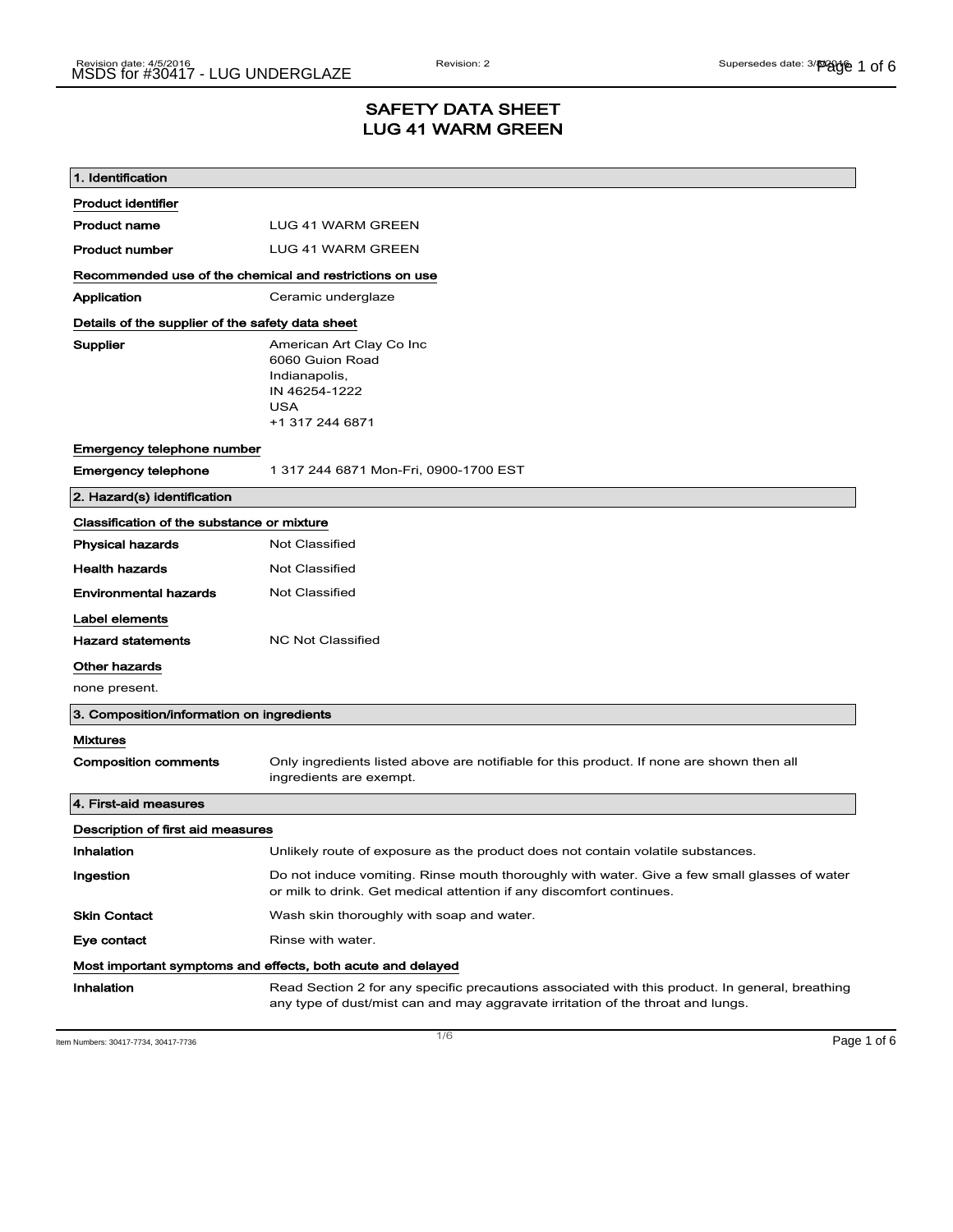| Ingestion                                                                           | Read Section 2 for any specific precautions associated with the use of this product. Products<br>with specific warnings about ingestion will give guidance there.                                                                                                                                           |  |
|-------------------------------------------------------------------------------------|-------------------------------------------------------------------------------------------------------------------------------------------------------------------------------------------------------------------------------------------------------------------------------------------------------------|--|
| Skin contact                                                                        | Read Section 2 for any specific precautions associated with the use of this product. In general<br>most ceramic glazes, clays and special products will tend to have a drying effect on the skin<br>and may cause some sensitivity to users with sensitive skin.                                            |  |
| Eye contact                                                                         | Read Section 2 for any specific precautions associated with the use of this product. In general<br>most ceramic and special products contain materials that maybe abrasive to eyes. Keeping<br>materials from contacting the eyes is prudent. If contact does occur, flush with clean water, do<br>not rub. |  |
|                                                                                     | Indication of immediate medical attention and special treatment needed                                                                                                                                                                                                                                      |  |
| Notes for the doctor                                                                | Treat symptomatically.                                                                                                                                                                                                                                                                                      |  |
| 5.Fire-fighting measures                                                            |                                                                                                                                                                                                                                                                                                             |  |
| Extinguishing media                                                                 |                                                                                                                                                                                                                                                                                                             |  |
| Suitable extinguishing media                                                        | Use fire-extinguishing media suitable for the surrounding fire.                                                                                                                                                                                                                                             |  |
| Special hazards arising from the substance or mixture                               |                                                                                                                                                                                                                                                                                                             |  |
| Specific hazards                                                                    | The product is not believed to present a hazard due to its physical nature.                                                                                                                                                                                                                                 |  |
| Advice for firefighters                                                             |                                                                                                                                                                                                                                                                                                             |  |
| Special protective equipment<br>for firefighters                                    | Use protective equipment appropriate for surrounding materials.                                                                                                                                                                                                                                             |  |
| 6. Accidental release measures                                                      |                                                                                                                                                                                                                                                                                                             |  |
|                                                                                     |                                                                                                                                                                                                                                                                                                             |  |
|                                                                                     | Personal precautions, protective equipment and emergency procedures                                                                                                                                                                                                                                         |  |
| <b>Personal precautions</b>                                                         | For personal protection, see Section 8.                                                                                                                                                                                                                                                                     |  |
| <b>Environmental precautions</b>                                                    |                                                                                                                                                                                                                                                                                                             |  |
| <b>Environmental precautions</b>                                                    | Please read Section 2 completely. If any environmental warnings such as; H411 or H412 are<br>listed in Section 2, please use appropriate procedures when disposing of product and<br>container. Do not put materials into waterways or sewers.                                                              |  |
| Methods and material for containment and cleaning up                                |                                                                                                                                                                                                                                                                                                             |  |
| Methods for cleaning up                                                             | Collect spillage for reclamation or absorb in vermiculite, dry sand or similar material.                                                                                                                                                                                                                    |  |
| Reference to other sections                                                         | For waste disposal, see Section 13. For personal protection, see Section 8.                                                                                                                                                                                                                                 |  |
| 7. Handling and storage                                                             |                                                                                                                                                                                                                                                                                                             |  |
| Precautions for safe handling                                                       |                                                                                                                                                                                                                                                                                                             |  |
| Usage precautions                                                                   | Read label before use. Do not eat, drink or smoke when using this product. Good personal<br>hygiene procedures should be implemented. Wash hands and any other contaminated areas<br>of the body with soap and water before leaving the work site.                                                          |  |
|                                                                                     |                                                                                                                                                                                                                                                                                                             |  |
| Conditions for safe storage, including any incompatibilities<br>Storage precautions | Store in tightly-closed, original container in a dry and cool place.                                                                                                                                                                                                                                        |  |
|                                                                                     |                                                                                                                                                                                                                                                                                                             |  |
| Specific end uses(s)<br>Specific end use(s)                                         | The identified uses for this product are detailed in Section 1.2.                                                                                                                                                                                                                                           |  |

Item Numbers: 30417-7734, 30417-7736  $\sim$  2/6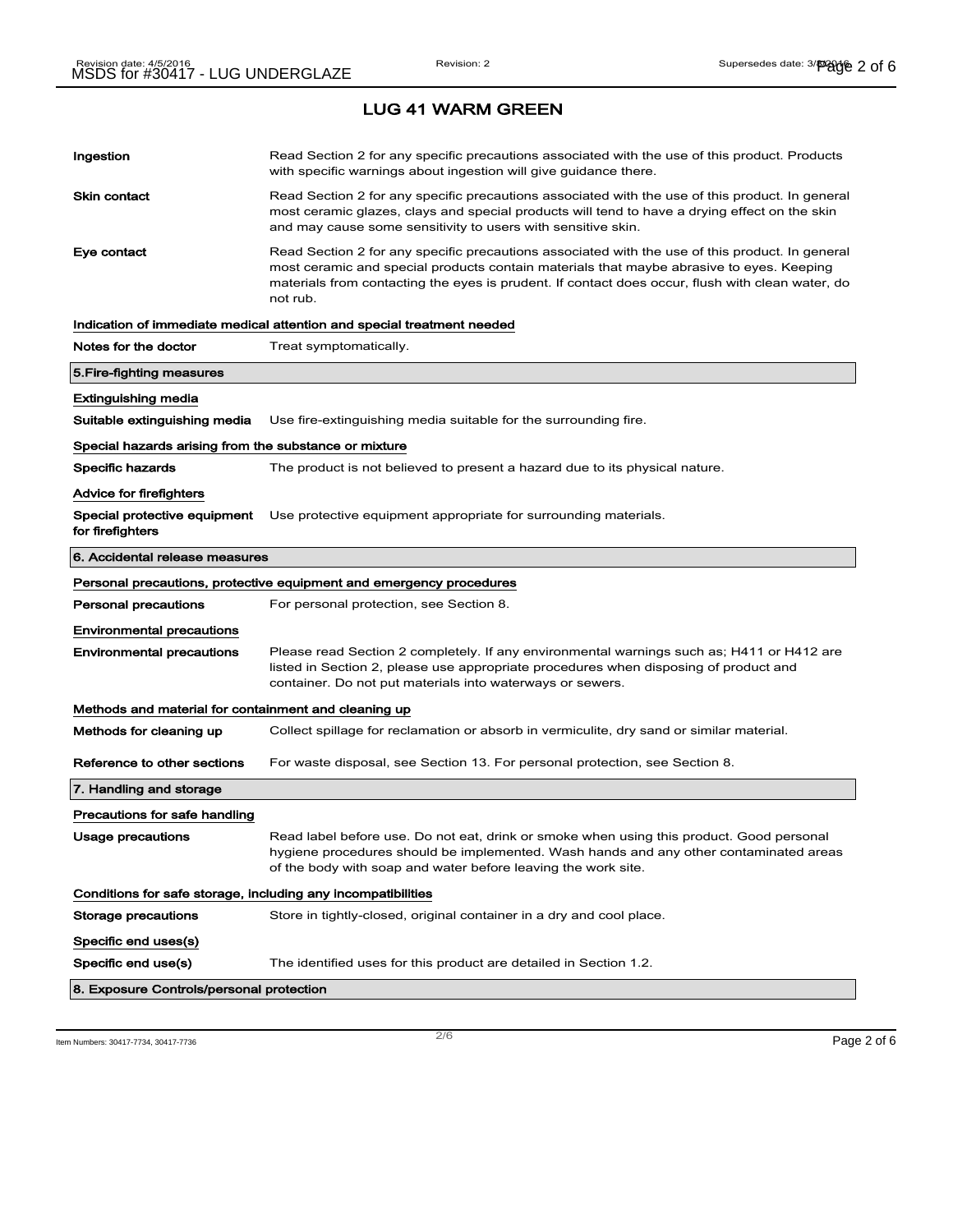| Ingredient comments                 | Only ingredients listed n Section 3 are notifiable for this product. If none are shown then all<br>ingredients are exempt.                                                                                           |
|-------------------------------------|----------------------------------------------------------------------------------------------------------------------------------------------------------------------------------------------------------------------|
| <b>Exposure controls</b>            |                                                                                                                                                                                                                      |
| Appropriate engineering<br>controls | No specific ventilations requirements unless the "FAN" pictogram is shown above or specified<br>in Section 2.                                                                                                        |
| Eye/face protection                 | No specific eye protection required unless the "EYE PROTECTION" pictogram is shown<br>above or specified in Section 2.                                                                                               |
| <b>Hand protection</b>              | No specific hand protection required unless the "HAND PROTECTION" pictogram is shown<br>above or specified in Section 2.                                                                                             |
| Hygiene measures                    | Using good personal hygiene practices is always appropriate. Keeping a clean work space,<br>cleaning up properly when done, and not eating, drinking or smoking when using this product.                             |
| <b>Respiratory protection</b>       | No specific respiratory protection required unless the "RESPIRATOR" pictogram is shown<br>above or specified in Section 2. Using the appropriate certified protection for the operation is<br>important if required. |

### 9. Physical and Chemical Properties

# Information on basic physical and chemical properties

| Appearance                                      | Colored liquid.           |
|-------------------------------------------------|---------------------------|
| Color                                           | Various colors.           |
| Odor                                            | Almost odorless.          |
| Odor threshold                                  | No information available. |
| рH                                              | $6 - 8$                   |
| <b>Melting point</b>                            | No information available. |
| Initial boiling point and range                 | No information available. |
| <b>Flash point</b>                              | No information available. |
| <b>Evaporation rate</b>                         | No information available. |
| Flammability (solid, gas)                       | No information available. |
| Upper/lower flammability or<br>explosive limits | No information available. |
| <b>Vapour pressure</b>                          | No information available. |
| <b>Relative density</b>                         | Greater than 1.0          |
| Solubility(ies)                                 | Not applicable.           |
| <b>Partition coefficient</b>                    | No information available. |
| <b>Auto-ignition temperature</b>                | Not applicable.           |
| <b>Decomposition Temperature</b>                | No information available. |
| <b>Viscosity</b>                                | No information available. |
| <b>Explosive properties</b>                     | none                      |
| <b>Oxidising properties</b>                     | none                      |
| Other information                               | Not applicable.           |

Item Numbers: 30417-7734, 30417-7736 Page 3 of 6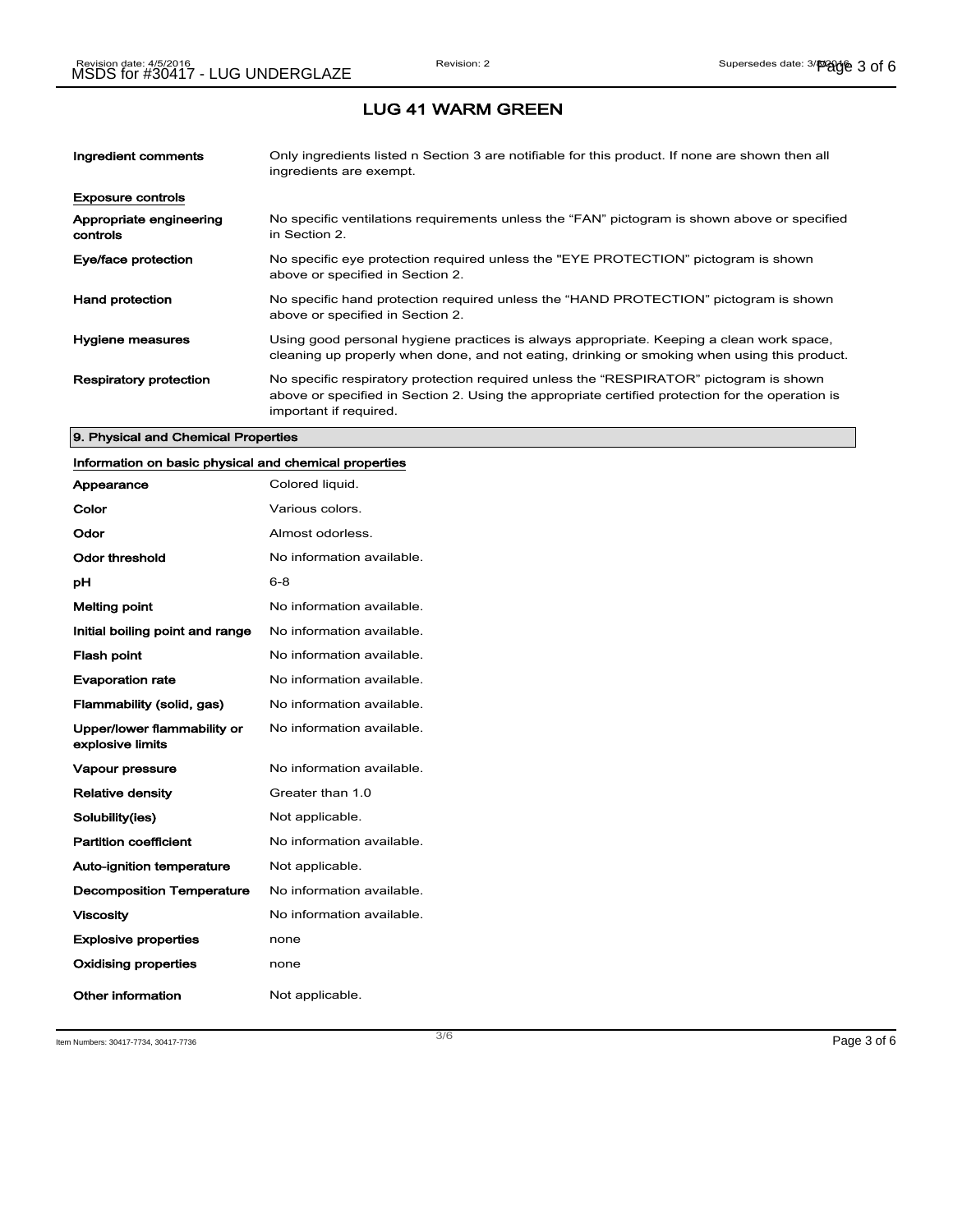| 10. Stability and reactivity              |                                                                                                                                                                                                                                                |
|-------------------------------------------|------------------------------------------------------------------------------------------------------------------------------------------------------------------------------------------------------------------------------------------------|
| Reactivity                                | There are no known reactivity hazards associated with this product.                                                                                                                                                                            |
| Stability                                 | No particular stability concerns.                                                                                                                                                                                                              |
| Possibility of hazardous<br>reactions     | None known.                                                                                                                                                                                                                                    |
| Conditions to avoid                       | None known.                                                                                                                                                                                                                                    |
| Materials to avoid                        | None known.                                                                                                                                                                                                                                    |
| Hazardous decomposition<br>products       | None known.                                                                                                                                                                                                                                    |
| 11. Toxicological information             |                                                                                                                                                                                                                                                |
| Information on toxicological effects      |                                                                                                                                                                                                                                                |
| <b>Toxicological effects</b>              | Please read Section 2 thoroughly to understand the toxicological risks, (if any) and<br>precautions for safe use (if any).                                                                                                                     |
| Skin corrosion/irritation                 |                                                                                                                                                                                                                                                |
| <b>Skin sensitization</b>                 |                                                                                                                                                                                                                                                |
| <b>Skin sensitisation</b>                 | Based on available data the classification criteria are not met.                                                                                                                                                                               |
| Eye contact                               | May cause temporary eye irritation.                                                                                                                                                                                                            |
| 12. Ecological Information                |                                                                                                                                                                                                                                                |
| Ecotoxicity                               | Please read Section 2 completely. If any environmental warnings such as; H411 or H412 are<br>listed in Section 2, please use appropriate procedures when disposing of product and<br>container. Do not put materials into waterways or sewers. |
| Toxicity                                  |                                                                                                                                                                                                                                                |
| Toxicity                                  | Please read Section 2 completely. If any environmental warnings such as; H411 or H412 are<br>listed in Section 2, please use appropriate procedures when disposing of product and<br>container. Do not put materials into waterways or sewers. |
| Persistence and degradability             |                                                                                                                                                                                                                                                |
| Persistence and degradability             | No data available.                                                                                                                                                                                                                             |
| <b>Biodegradation</b>                     | Not inherently biodegradable.                                                                                                                                                                                                                  |
| <b>Bioaccumulative potential</b>          |                                                                                                                                                                                                                                                |
| <b>Partition coefficient</b>              | No information available.                                                                                                                                                                                                                      |
| Mobility in soil                          |                                                                                                                                                                                                                                                |
|                                           |                                                                                                                                                                                                                                                |
| <b>Mobility</b>                           | Semi-mobile.                                                                                                                                                                                                                                   |
| <b>Results of PBT and vPvB assessment</b> |                                                                                                                                                                                                                                                |
| Results of PBT and vPvB<br>assessment     | This product does not contain any substances classified as PBT or vPvB.                                                                                                                                                                        |

Item Numbers: 30417-7734, 30417-7736 Page 4 of 6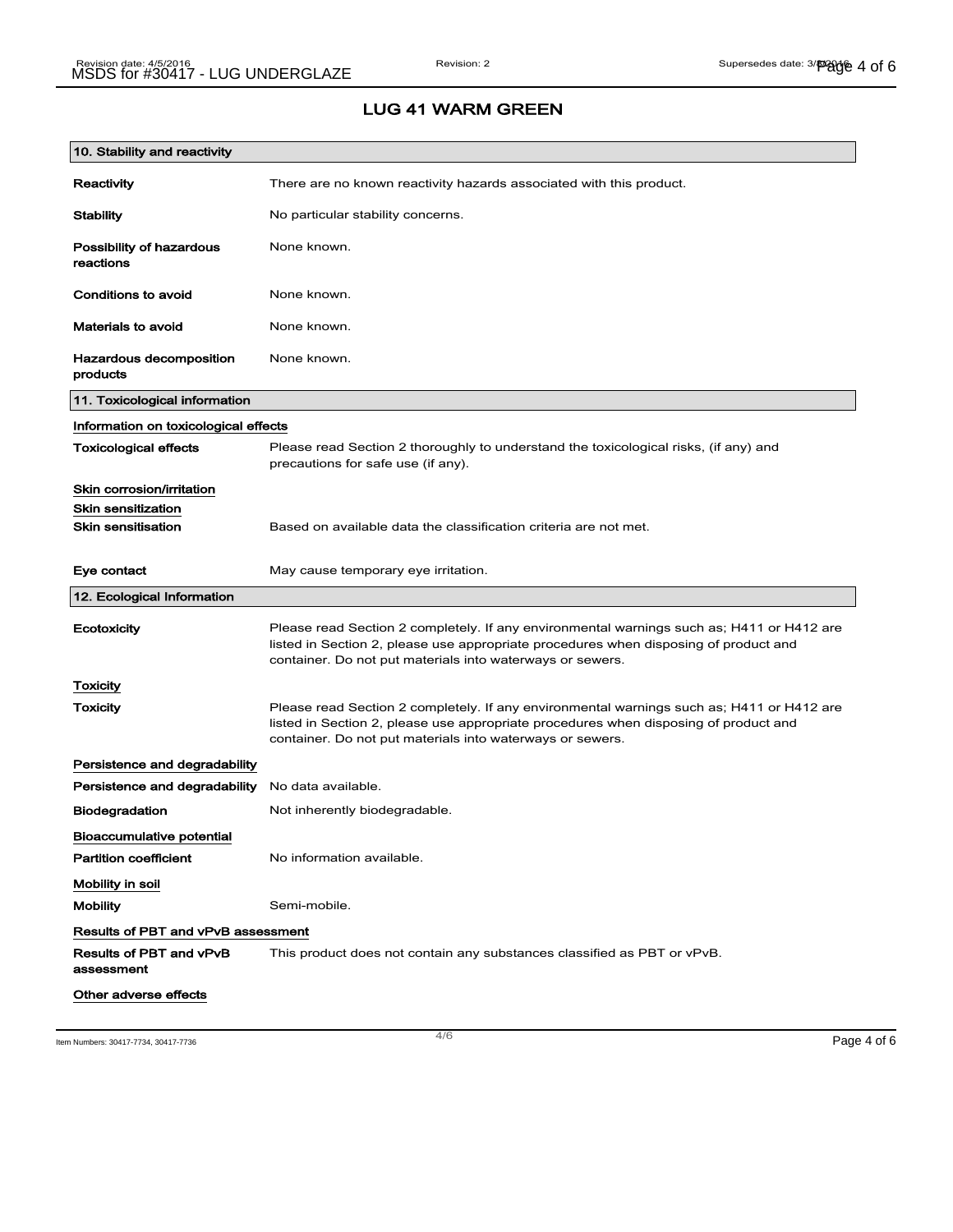| Other adverse effects                                                                                                                                                                                                                             | None known.                                                                                                                                                                                  |  |
|---------------------------------------------------------------------------------------------------------------------------------------------------------------------------------------------------------------------------------------------------|----------------------------------------------------------------------------------------------------------------------------------------------------------------------------------------------|--|
| 13. Disposal considerations                                                                                                                                                                                                                       |                                                                                                                                                                                              |  |
| Waste treatment methods                                                                                                                                                                                                                           |                                                                                                                                                                                              |  |
| General information                                                                                                                                                                                                                               | Dispose of waste product or used containers in accordance with local regulations When<br>handling waste, the safety precautions applying to handling of the product should be<br>considered. |  |
| 14. Transport information                                                                                                                                                                                                                         |                                                                                                                                                                                              |  |
| General                                                                                                                                                                                                                                           | The product is not covered by international regulations on the transport of dangerous goods<br>(IMDG, IATA, DoT).                                                                            |  |
| UN Number                                                                                                                                                                                                                                         |                                                                                                                                                                                              |  |
| Not applicable.                                                                                                                                                                                                                                   |                                                                                                                                                                                              |  |
| UN proper shipping name                                                                                                                                                                                                                           |                                                                                                                                                                                              |  |
| Not applicable.                                                                                                                                                                                                                                   |                                                                                                                                                                                              |  |
| Transport hazard class(es)                                                                                                                                                                                                                        |                                                                                                                                                                                              |  |
| No transport warning sign required.                                                                                                                                                                                                               |                                                                                                                                                                                              |  |
| Packing group                                                                                                                                                                                                                                     |                                                                                                                                                                                              |  |
| Not applicable.                                                                                                                                                                                                                                   |                                                                                                                                                                                              |  |
| <b>Environmental hazards</b>                                                                                                                                                                                                                      |                                                                                                                                                                                              |  |
| <b>Environmentally Hazardous Substance</b><br>Please refer to Section 2 for any environmental hazards associated with this product. If H411/H412 warnings are shown then<br>please verify packaging and labeling requirements for larger volumes. |                                                                                                                                                                                              |  |
| Special precautions for user                                                                                                                                                                                                                      |                                                                                                                                                                                              |  |
| Not applicable.                                                                                                                                                                                                                                   |                                                                                                                                                                                              |  |
| Transport in bulk according to Not applicable.<br>Annex II of MARPOL 73/78<br>and the IBC Code                                                                                                                                                    |                                                                                                                                                                                              |  |
| 15. Regulatory information                                                                                                                                                                                                                        |                                                                                                                                                                                              |  |
| US State Regulations<br>None of the ingredients are listed or exempt.                                                                                                                                                                             | California Proposition 65 Carcinogens and Reproductive Toxins                                                                                                                                |  |
| Inventories                                                                                                                                                                                                                                       |                                                                                                                                                                                              |  |
| Canada - DSL/NDSL                                                                                                                                                                                                                                 |                                                                                                                                                                                              |  |
| All the ingredients are listed or exempt.                                                                                                                                                                                                         |                                                                                                                                                                                              |  |
| US - TSCA<br>All the ingredients are listed or exempt.                                                                                                                                                                                            |                                                                                                                                                                                              |  |

### US - TSCA 12(b) Export Notification

All the ingredients are listed or exempt.

#### 16. Other information